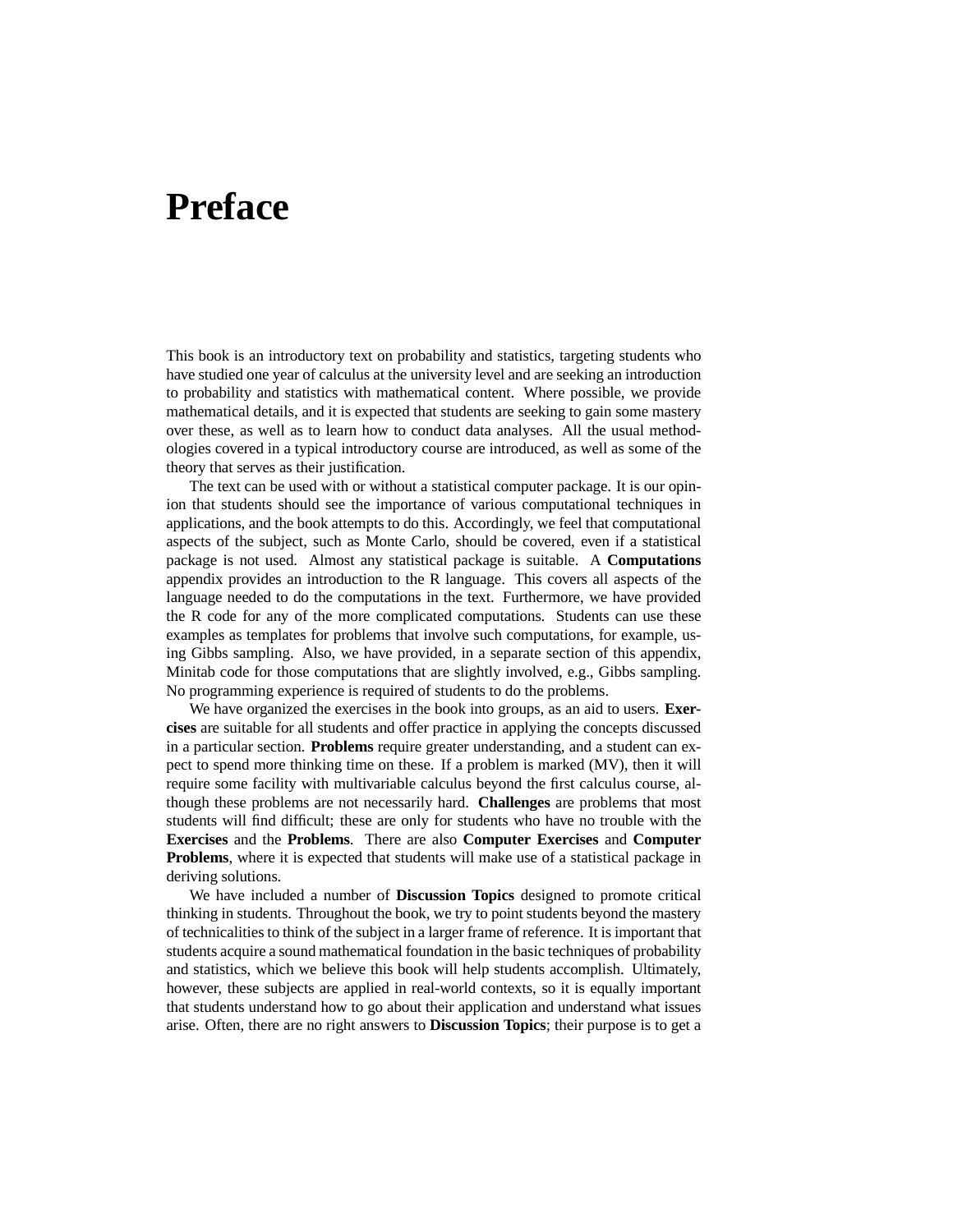student thinking about the subject matter. If these were to be used for evaluation, then they would be answered in essay format and graded on the maturity the student showed with respect to the issues involved. **Discussion Topics** are probably most suitable for smaller classes, but these will also benefit students who simply read them over and contemplate their relevance.

Some sections of the book are labelled **Advanced**. This material is aimed at students who are more mathematically mature (for example, they are taking, or have taken, a second course in calculus). All the **Advanced** material can be skipped, with no loss of continuity, by an instructor who wishes to do so. In particular, the final chapter of the text is labelled **Advanced** and would only be taught in a high-level introductory course aimed at specialists. Also, many proofs appear in the final section of many chapters, labelled **Further Proofs (Advanced)**. An instructor can choose which (if any) of these proofs they wish to present to their students.

As such, we feel that the material in the text is presented in a flexible way that allows the instructor to find an appropriate level for the students they are teaching. A **Mathematical Background** appendix reviews some mathematical concepts, from a first course in calculus, in case students could use a refresher, as well as brief introductions to partial derivatives, double integrals, etc.

**Chapter 1** introduces the probability model and provides motivation for the study of probability. The basic properties of a probability measure are developed.

**Chapter 2** deals with discrete, continuous, joint distributions, and the effects of a change of variable. It also introduces the topic of simulating from a probability distribution. The multivariate change of variable is developed in an Advanced section.

**Chapter 3** introduces expectation. The probability-generating function is discussed, as are the moments and the moment-generating function of a random variable. This chapter develops some of the major inequalities used in probability. A section on characteristic functions is included as an Advanced topic.

**Chapter 4** deals with sampling distributions and limits. Convergence in probability, convergence with probability 1, the weak and strong laws of large numbers, convergence in distribution, and the central limit theorem are all introduced, along with various applications such as Monte Carlo. The normal distribution theory, necessary for many statistical applications, is also dealt with here.

As mentioned, Chapters 1 through 4 include material on Monte Carlo techniques. Simulation is a key aspect of the application of probability theory, and it is our view that its teaching should be integrated with the theory right from the start. This reveals the power of probability to solve real-world problems and helps convince students that it is far more than just an interesting mathematical theory. No practitioner divorces himself from the theory when using the computer for computations or vice versa. We believe this is a more modern way of teaching the subject. This material can be skipped, however, if an instructor believes otherwise or feels there is not enough time to cover it effectively.

**Chapter 5** is an introduction to statistical inference. For the most part, this is concerned with laying the groundwork for the development of more formal methodology in later chapters. So practical issues — such as proper data collection, presenting data via graphical techniques, and informal inference methods like descriptive statistics are discussed here.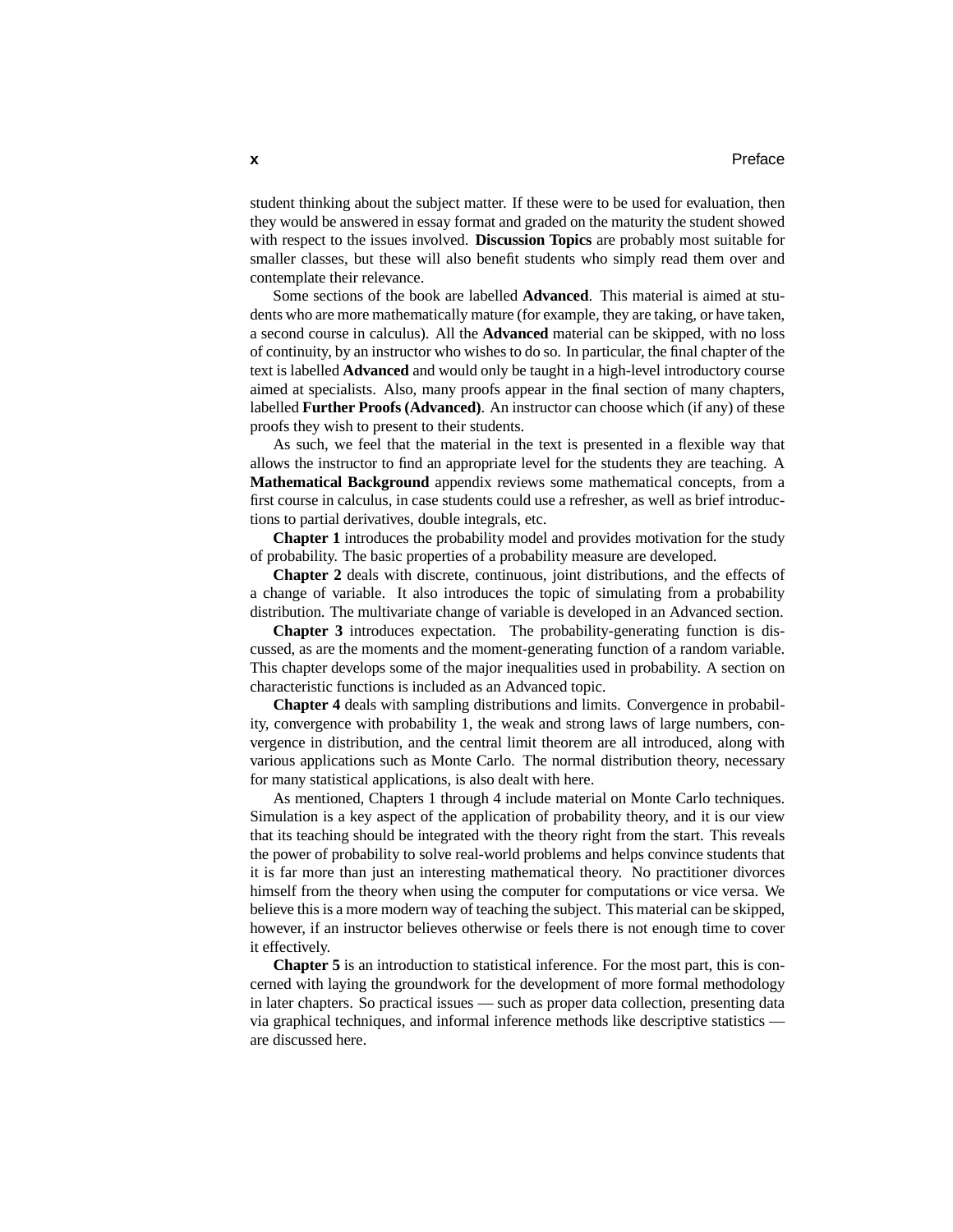## Preface **xi**

**Chapter 6** deals with many of the standard methods of inference for one-sample problems. The theoretical justification for these methods is developed primarily through the likelihood function, but the treatment is still fairly informal. Basic methods of inference, such as the standard error of an estimate, confidence intervals, and P-values, are introduced. There is also a section devoted to distribution-free (nonparametric) methods like the bootstrap.

**Chapter 7** involves many of the same problems discussed in Chapter 6, but now from a Bayesian perspective. The point of view adopted here is not that Bayesian methods are better or, for that matter, worse than those of Chapter 6. Rather, we take the view that Bayesian methods arise naturally when the statistician adds another ingredient — the prior — to the model. The appropriateness of this, or the sampling model for the data, is resolved through the model-checking methods of Chapter 9. It is not our intention to have students adopt a particular philosophy. Rather, the text introduces students to a broad spectrum of statistical thinking.

Subsequent chapters deal with both frequentist and Bayesian approaches to the various problems discussed. The Bayesian material is in clearly labelled sections and can be skipped with no loss of continuity, if so desired. It has become apparent in recent years, however, that Bayesian methodology is widely used in applications. As such, we feel that it is important for students to be exposed to this, as well as to the frequentist approaches, early in their statistical education.

**Chapter 8** deals with the traditional optimality justifications offered for some statistical inferences. In particular, some aspects of optimal unbiased estimation and the Neyman–Pearson theorem are discussed. There is also a brief introduction to decision theory. This chapter is more formal and mathematical than Chapters 5, 6, and 7, and it can be skipped, with no loss of continuity, if an instructor wants to emphasize methods and applications.

**Chapter 9** is on model checking. We placed model checking in a separate chapter to emphasize its importance in applications. In practice, model checking is the way statisticians justify the choices they make in selecting the ingredients of a statistical problem. While these choices are inherently subjective, the methods of this chapter provide checks to make sure that the choices made are sensible in light of the objective observed data.

**Chapter 10** is concerned with the statistical analysis of relationships among variables. This includes material on simple linear and multiple regression, ANOVA, the design of experiments, and contingency tables. The emphasis in this chapter is on applications.

**Chapter 11** is concerned with stochastic processes. In particular, Markov chains and Markov chain Monte Carlo are covered in this chapter, as are Brownian motion and its relevance to finance. Fairly sophisticated topics are introduced, but the treatment is entirely elementary. Chapter 11 depends only on the material in Chapters 1 through 4.

A one-semester course on probability would cover Chapters 1–4 and perhaps some of Chapter 11. A one-semester, follow-up course on statistics would cover Chapters 5– 7 and 9–10. Chapter 8 is not necessary, but some parts, such as the theory of unbiased estimation and optimal testing, are suitable for a more theoretical course.

A basic two-semester course in probability and statistics would cover Chapters 1–6 and 9–10. Such a course covers all the traditional topics, including basic probability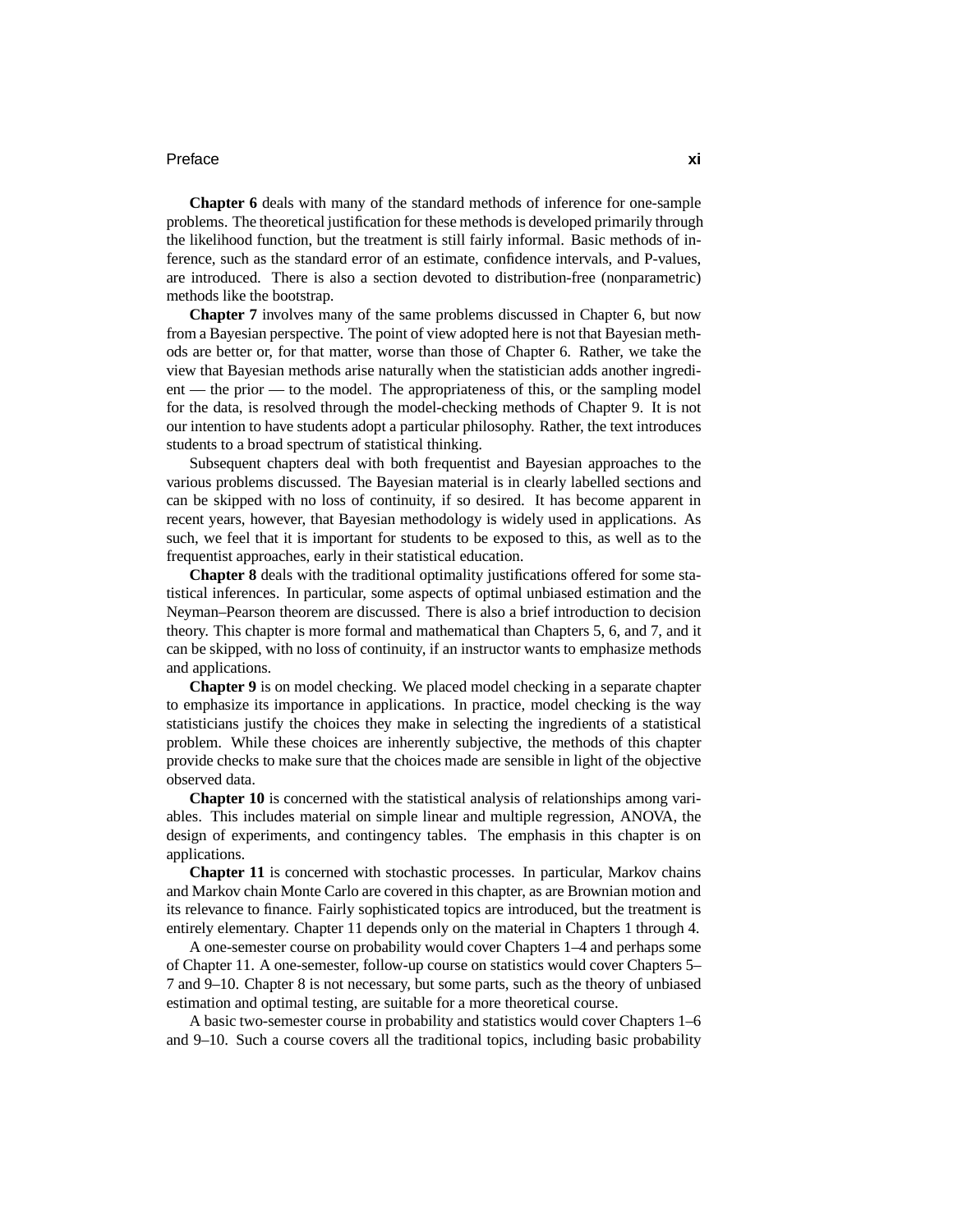theory, basic statistical inference concepts, and the usual introductory applied statistics topics. To cover the entire book would take three semesters, which could be organized in a variety of ways.

The Advanced sections can be skipped or included, depending on the level of the students, with no loss of continuity. A similar approach applies to Chapters 7, 8, and 11.

Students who have already taken an introductory, noncalculus-based, applied statistics course will also benefit from a course based on this text. While similar topics are covered, they are presented with more depth and rigor here. For example, *Introduction to the Practice of Statistics*, 6th ed., by D. Moore and G. McCabe (W. H. Freeman, 2009) is an excellent text, and we believe that our book would serve as a strong basis for a follow-up course.

There is an **Instructor's Solutions Manual** available from the publisher.

The second edition contains many more basic exercises than the first edition. Also, we have rewritten a number of sections, with the aim of making the material clearer to students. One goal in our rewriting was to subdivide the material into smaller, more digestible components so that key ideas stand out more boldly. There has been a complete typographical redesign that we feel aids in this as well. In the appendices, we have added material on the statistical package R as well as answers for the odd-numbered exercises that students can use to check their understanding.

Many thanks to the reviewers and users for their comments: Abbas Alhakim (Clarkson University), Michelle Baillargeon (McMaster University), Arne C. Bathke (University of Kentucky), Lisa A. Bloomer (Middle Tennessee State University), Christopher Brown (California Lutheran University), Jem N. Corcoran (University of Colorado), Guang Cheng (Purdue University), Yi Cheng (Indiana University South Bend), Eugene Demidenko (Dartmouth College), Robert P. Dobrow (Carleton College), John Ferdinands (Calvin College), Soledad A. Fernandez (The Ohio State University), Paramjit Gill (University of British Columbia Okanagan), Marvin Glover (Milligan College), Ellen Gundlach (Purdue University), Paul Gustafson (University of British Columbia), Jan Hannig (Colorado State University), Solomon W. Harrar (The University of Montana), Susan Herring (Sonoma State University), George F. Hilton (Pacific Union College), Chun Jin (Central Connecticut State University), Paul Joyce (University of Idaho), Hubert Lilliefors (George Washington University), Andy R. Magid (University of Oklahoma), Phil McDonnough (University of Toronto), Julia Morton (Nipissing University), Jean D. Opsomer (Colorado State University), Randall H. Rieger (West Chester University), Robert L. Schaefer (Miami University), Osnat Stramer (University of Iowa), Tim B. Swartz (Simon Fraser University), Glen Takahara (Queen's University), Robert D. Thompson (Hunter College), David C. Vaughan (Wilfrid Laurier University), Joseph J. Walker (Georgia State University), Chad Westerland (University of Arizona), Dongfeng Wu (Mississippi State University), Yuehua Wu (York University), Nicholas Zaino (University of Rochester). In particular, Professor Chris Andrews (State University of New York) provided many corrections to the first edition.

The authors would also like to thank many who have assisted in the development of this project. In particular, our colleagues and students at the University of Toronto have been very supportive. Ping Gao, Aysha Hashim, Gun Ho Jang, Hadas Moshonov, and Mahinda Samarakoon helped in many ways. A number of the data sets in Chapter